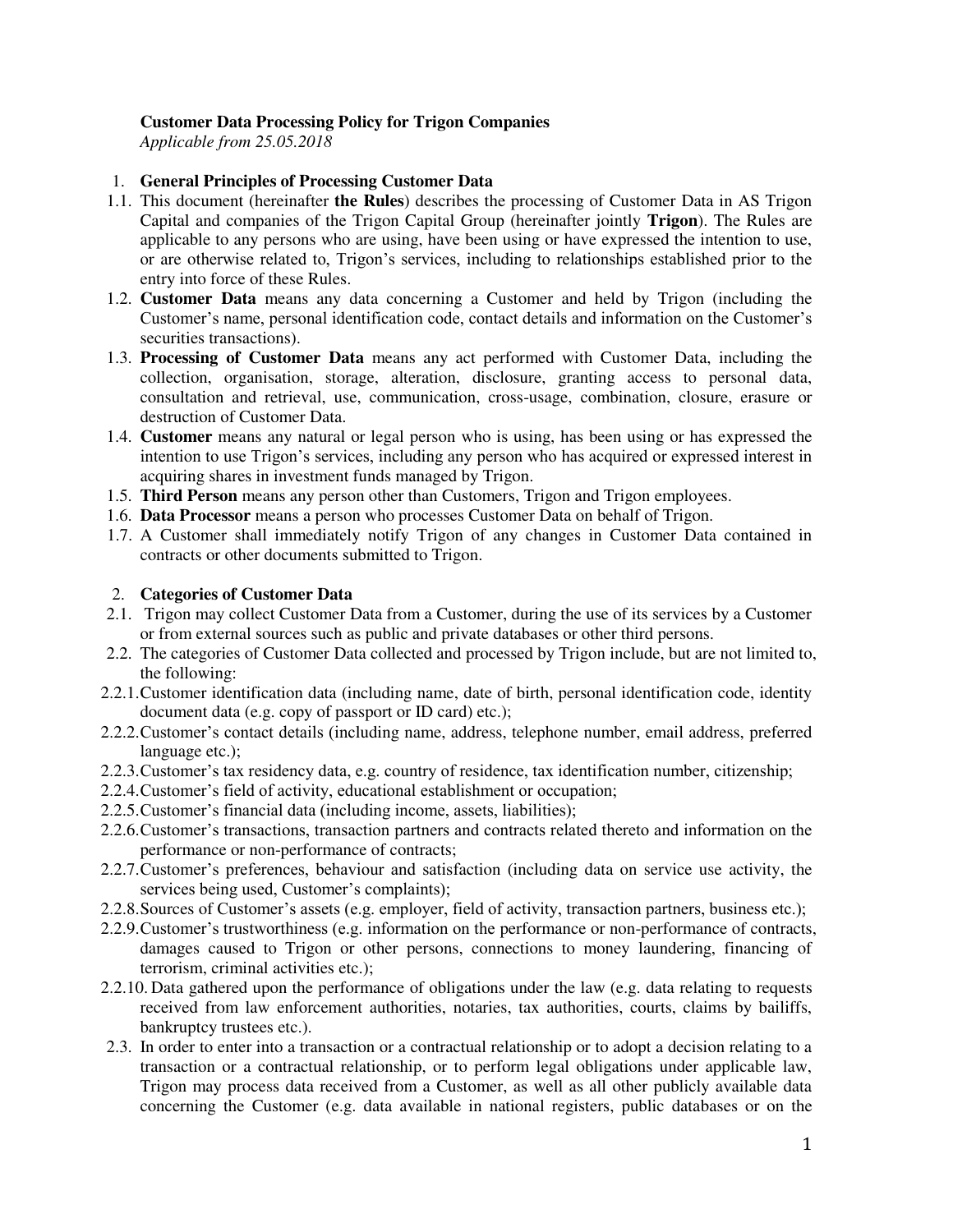Internet), but also information received from third persons if the third person is permitted by law to transmit such data to Trigon.

- 2.4. To perform obligations under applicable law, Trigon shall have the right to share Customer Data with Estonian and foreign credit and financing institutions.
- 2.5. For risk assessment and risk management purposes, and to perform obligations under applicable law (including prevention of money laundering, financing of terrorism and other illegal activities), Trigon shall have the right to share Customer Data with Estonian and foreign credit and financing institutions and financial intermediaries.

## 3. **Purposes of Processing of Customer Data**

- 3.1. Trigon shall process Customer Data primarily for the following purposes:
- 3.1.1.adopting decisions on whether and on which conditions to provide services to a Customer;
- 3.1.2.establishing the level of service fees;
- 3.1.3.identifying the Customer;
- 3.1.4.performing a contract between Trigon and a Customer (e.g. performing transactions, transmitting information) or ensuring the performance of such contract (e.g. debt collection procedures, transmitting debt notices);
- 3.1.5.offering Trigon's services and products to a Customer (e.g. offering or introducing new services or products);
- 3.1.6.providing the Customer with information on updates relating to Trigon's services and products;
- 3.1.7.protecting the interests of Trigon and/or a Customer (including through the recording of communications);
- 3.1.8.performing Trigon's rights arising from a relationship with a Customer, including from a contract or an agreement relating to a contract;
- 3.1.9.verifying and, if appropriate, rectifying and/or supplementing and updating Customer Data submitted by a Customer;
- 3.1.10. monitoring, developing and maintaining Trigon Group's IT systems and software;
- 3.1.11. assessing the reliability of a Customer;
- 3.1.12. avoiding any damage to Trigon and the Trigon Group;
- 3.1.13. reducing and avoiding risks (including by conducting audits, risk testing or risk assessments of Trigon Group's activities or part thereof);
- 3.1.14. combating money laundering and financing of terrorism and fulfilling requirements set out in applicable law or recommendations by supervisory authorities or experts;
- 3.1.15. performing statistical and financial analysis;
- 3.1.16. performing obligations under applicable law (including transmission of information to the Financial Supervision Authority, law enforcement authorities, notaries or the Tax and Customs Board);
- 3.1.17. protecting its rights against violations or disputes (including by transmission of data to Trigon's legal representative or to a court).

## 4. **Disclosure of Customer Data and Transmission to Third Parties**

- 4.1. Trigon shall disclose or transmit Customer Data to:
- 4.1.1.other companies of the Trigon Group, including companies joining the Trigon Group in the future;
- 4.1.2.Estonian and foreign persons involved in the performance of a contract with a Customer;
- 4.1.3.Trigon's auditors, legal counsels and other service providers who require Customer Data in order to provide their relevant services, including postal services;
- 4.1.4.service providers to whom Trigon has delegated all or part of its main activities or activities directly supporting its main activities (e.g. maintaining a register of investment fund shares, conducting transactions with shares) pursuant to conditions set out in the law;
- 4.1.5.database administrators to whom Trigon transfers Customer Data under the law;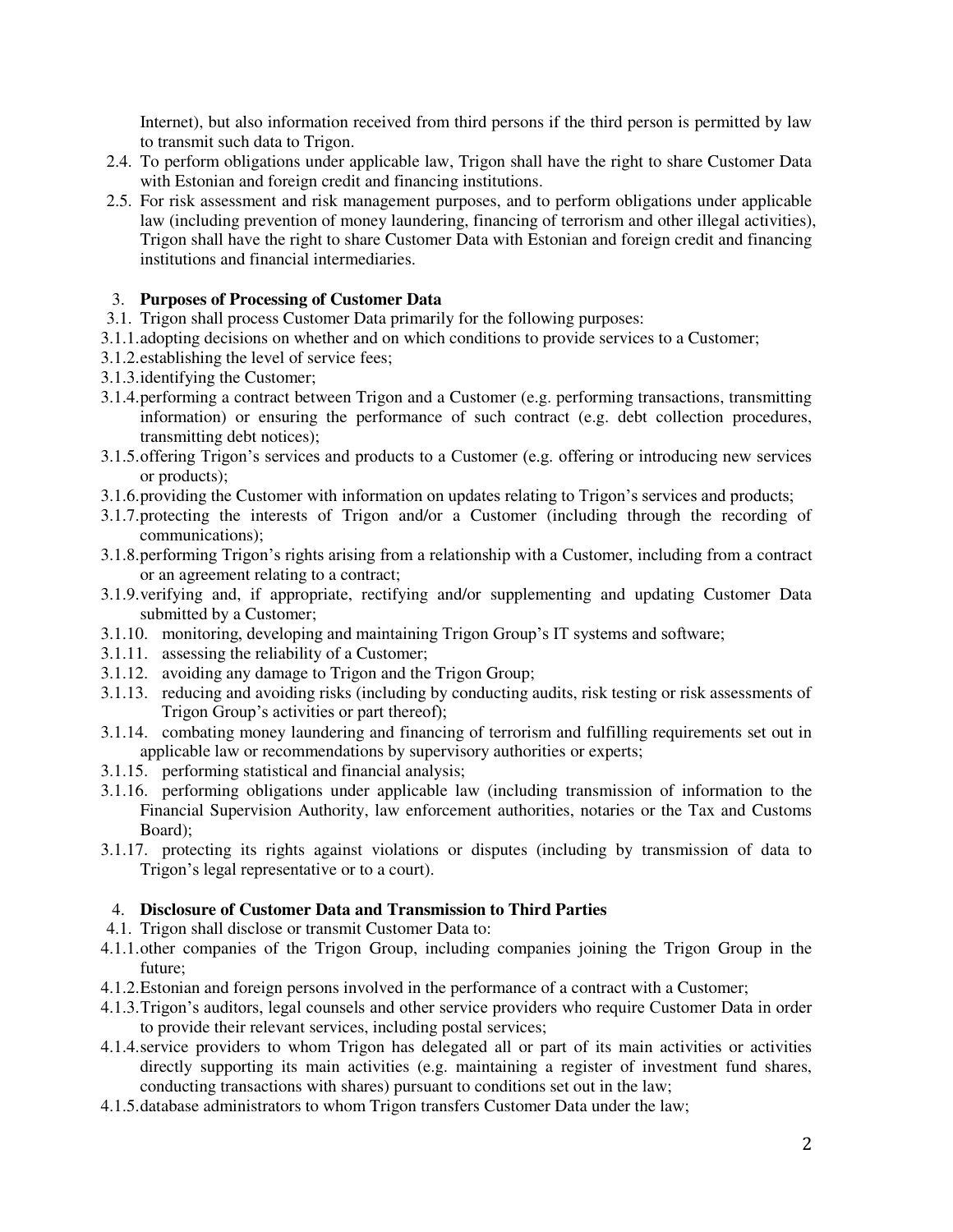- 4.1.6.public database administrators for the purpose of performing queries;
- 4.1.7.Data Processors;
- 4.1.8.law enforcement authorities, the Financial Supervision Authority, Financial Intelligence Unit or other persons, in order to fulfil an obligation under the law;
- 4.1.9.Trigon's financial consultants or other service providers who require Customer Data for the provision of seamless services to Trigon, provided that such persons fulfil the organisational, physical and IT requirements established by Trigon for maintaining the confidentiality and security of Customer Data.
- 4.2. Trigon shall disclose Customer Data to third persons only to the extent required for achieving the purposes set out in Section 3 of these Rules.

## 5. **Transfer of Customer Data to Foreign Countries**

- 5.1. Customer Data are usually processed in Member States of the European Union or the European Economic Area (EU/EEA), where an adequate level of data protection is ensured.
- 5.2. Customer Data may be transferred to countries outside the EU/EEA subject to the following conditions:

- A Customer has consented to such transfer of data;

- in individual cases for the protection of the life, health or freedom of the data subject or other person;

- if a third person requests information obtained or created in the process of performance of public duties under a law or legislation issued on the basis thereof and the data requested do not contain any [sensitive personal data;](https://www.riigiteataja.ee/akt/114032014031&leiaKehtiv#para4)

- the European Commission has issued an adequacy decision for the specific non-EU/EEA country;

- the United States recipient in question has joined the EU-USA Privacy Shield framework;

- the Data Protection Inspectorate has issued a permit for the transfer of data.

# 6. **Data Retention Periods**

Customer Data shall not be processed for longer than necessary. The retention period may be based on agreements with the Customer, Trigon's legitimate interests or applicable legislation (e.g. accounting legislation, anti-money laundering or terrorist financing legislation or provisions concerning limitation periods).

## 7. **Rights of a Private Customer**

- 7.1. A private Customer has the following rights with regard to the processing of his/her personal data:
- 7.1.1. the right to request the rectification of inadequate, insufficient or incorrect Customer Data;
- 7.1.2. the right to object to the processing of Customer Data if such processing is based on a legitimate interest (e.g. provision of marketing materials or participation in surveys);
- 7.1.3. the right to request the deletion of Customer Data, such as if the Customer has withdrawn consent for the processing of Customer Data. This right shall not apply if another legitimate basis exists for the processing of Customer Data to which the request relates, e.g. if processing is based on an agreement or required for the performance of legal obligations;
- 7.1.4. the right to restrict the processing of Customer Data under applicable legislation, e.g. for the time during which Trigon assesses the Customer's right to have his/her personal data deleted;
- 7.1.5. the right to receive information on whether Trigon is processing his/her Customer Data and the right to access such data, if any;
- 7.1.6. if technically possible, the right to receive his/her Customer Data provided to Trigon by the Customer and processed by Trigon by automated means under consent or for the performance of a contract, and to transfer such data to another service provider (data portability);
- 7.1.7. the right to withdraw his/her consent for the processing of Customer Data;